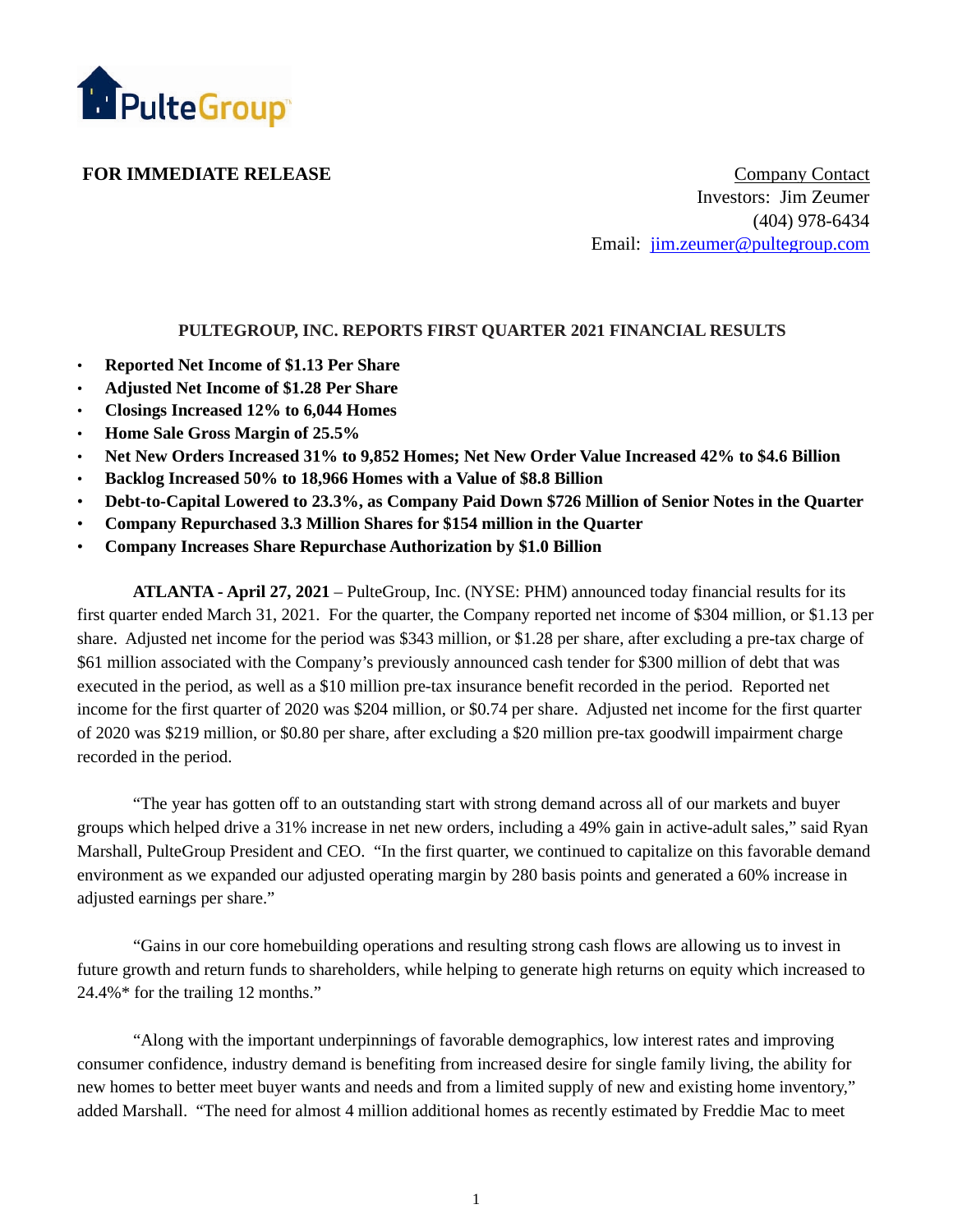buyer demand, and expectations for an acceleration in economic growth as the pandemic continues to recede, keep us optimistic about future housing conditions and the opportunity to drive additional gains in our business results."

#### **First Quarter Financial Results**

Home sale revenues for the first quarter totaled \$2.6 billion, an increase of 17% over the prior year period. Higher revenues for the quarter benefited from a 12% increase in the number of homes closed to 6,044, in combination with a 4%, or \$17,000, increase in average sales price to \$430,000. The higher average sales price reported in the quarter reflects price increases realized across all buyer groups.

For the first quarter, home sale gross margin increased 180 basis points over the prior year to 25.5%, and on a sequential basis was up 50 basis points from the fourth quarter of 2020. Reported SG&A expense for the period was \$272 million, or 10.5% of home sale revenues. Adjusted SG&A expense for the quarter, which excludes the \$10 million pre-tax insurance benefit recorded in the period, was \$282 million, or 10.9% of home sale revenues. Prior year SG&A expense for the first quarter was \$264 million, or 11.9% of home sale revenues.

Net new orders for the first quarter increased 31% from the prior year to 9,852 homes. The dollar value of net new orders in the first quarter was \$4.6 billion, which is an increase of 42% over the prior year. The Company operated from an average of 837 communities in the first quarter, which is a decrease of 4% from last year's average of 873 communities.

The Company's quarter-end backlog totaled 18,966 homes with a value of \$8.8 billion. The average sales price in backlog increased 5%, or \$23,000, over the prior year to \$465,000.

First quarter pretax income for PulteGroup's financial services operations more than tripled over the prior year to \$66 million. The increase in pre-tax income for the quarter reflects a generally favorable competitive environment, along with higher loan volumes consistent with the growth in our homebuilding operations and gains in mortgage capture rate. Mortgage capture rate for the quarter increased to 88%, up from 87% last year.

The Company ended the first quarter with \$1.6 billion of cash after using available funds to pay down \$726 million of senior notes, as well as the repurchase of 3.3 million of its common shares for \$154 million, or an average price of \$46.11 per share. At quarter end, the Company had a net debt-to-capital of 5.5%.

In a separate press release, PulteGroup announced that its Board of Directors approved a \$1.0 billion increase to the Company's share repurchase authorization. "We have reduced our shares outstanding by 32% since reinstating our share repurchase program eight years ago and believe the systematic return of funds to our shareholders to be an important part of our capital allocation strategy," said Bob O'Shaughnessy, PulteGroup executive vice president and CFO.

Following the close of the Company's first quarter, Standard & Poor's announced that it had upgraded PulteGroup to BBB- citing the Company's lower debt and strong credit ratios. PulteGroup is now rated investment grade by S&P, Moody's and Fitch.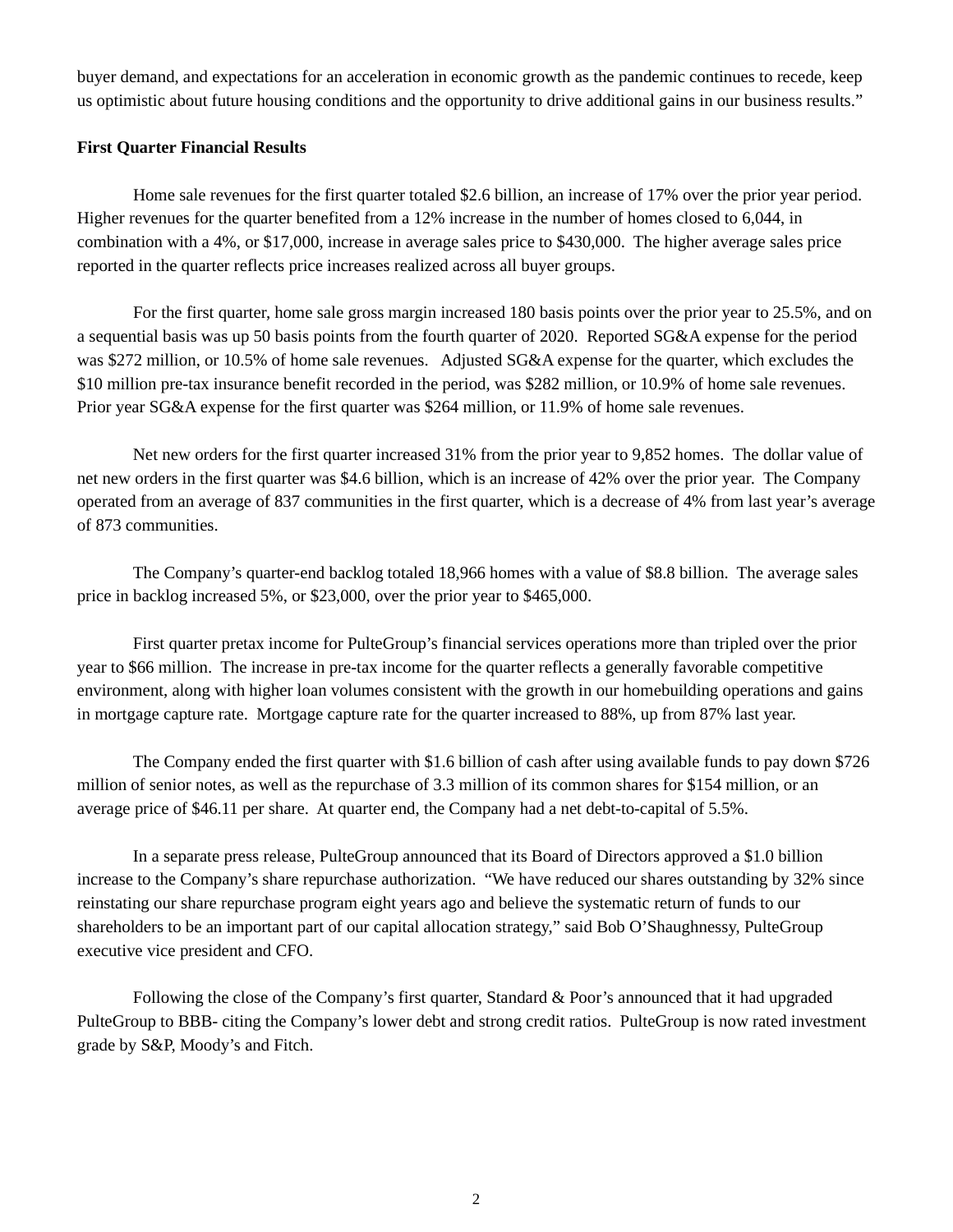Also following quarter end, PulteGroup was ranked among the 2021 Fortune 100 Best Companies to Work For® by Great Place to Work®. This is the first time PulteGroup has been named to this prestigious list. "We are proud to be named a Best Company to Work For and believe this recognition directly reflects the commitment of our people to creating a diverse and inclusive workforce where all of our employees are empowered to bring their best selves to work each day," said Mr. Marshall.

A conference call to discuss PulteGroup's first quarter results is scheduled for Tuesday, April 27, 2021, at 8:30 a.m. Eastern Time. Interested investors can access the live webcast via PulteGroup's corporate website at [www.pultegroup.com.](http://www.pultegroup.com/)

\* The Company's return on equity is calculated as net income for the trailing twelve months divided by average shareholders' equity, where average shareholders' equity is the sum of ending shareholders' equity balances of the trailing five quarters divided by five.

#### **Forward-Looking Statements**

This release includes "forward-looking statements." These statements are subject to a number of risks, uncertainties and other factors that could cause our actual results, performance, prospects or opportunities, as well as those of the markets we serve or intend to serve, to differ materially from those expressed in, or implied by, these statements. You can identify these statements by the fact that they do not relate to matters of a strictly factual or historical nature and generally discuss or relate to forecasts, estimates or other expectations regarding future events. Generally, the words "believe," "expect," "intend," "estimate," "anticipate," "plan," "project," "may," "can," "could," "might," "should", "will" and similar expressions identify forward-looking statements, including statements related to any potential impairment charges and the impacts or effects thereof, expected operating and performing results, planned transactions, planned objectives of management, future developments or conditions in the industries in which we participate and other trends, developments and uncertainties that may affect our business in the future.

Such risks, uncertainties and other factors include, among other things: interest rate changes and the availability of mortgage financing; competition within the industries in which we operate; the availability and cost of land and other raw materials used by us in our homebuilding operations; the impact of any changes to our strategy in responding to the cyclical nature of the industry, including any changes regarding our land positions and the levels of our land spend; the availability and cost of insurance covering risks associated with our businesses; shortages and the cost of labor; weather related slowdowns; slow growth initiatives and/or local building moratoria; governmental regulation directed at or affecting the housing market, the homebuilding industry or construction activities; uncertainty in the mortgage lending industry, including revisions to underwriting standards and repurchase requirements associated with the sale of mortgage loans; the interpretation of or changes to tax, labor and environmental laws which could have a greater impact on our effective tax rate or the value of our deferred tax assets than we anticipate; economic changes nationally or in our local markets, including inflation, deflation, changes in consumer confidence and preferences and the state of the market for homes in general; legal or regulatory proceedings or claims; our ability to generate sufficient cash flow in order to successfully implement our capital allocation priorities; required accounting changes; terrorist acts and other acts of war; the negative impact of the COVID-19 pandemic on our financial position and ability to continue our Homebuilding or Financial Services activities at normal levels or at all in impacted areas; the duration, effect and severity of the COVID-19 pandemic; the measures that governmental authorities take to address the COVID-19 pandemic which may precipitate or exacerbate one or more of the above-mentioned and/or other risks and significantly disrupt or prevent us from operating our business in the ordinary course for an extended period of time; and other factors of national, regional and global scale, including those of a political, economic, business and competitive nature. See PulteGroup's Annual Report on Form 10-K for the fiscal year ended December 31, 2020, and other public filings with the Securities and Exchange Commission (the "SEC") for a further discussion of these and other risks and uncertainties applicable to our businesses. PulteGroup undertakes no duty to update any forward-looking statement, whether as a result of new information, future events or changes in PulteGroup's expectations.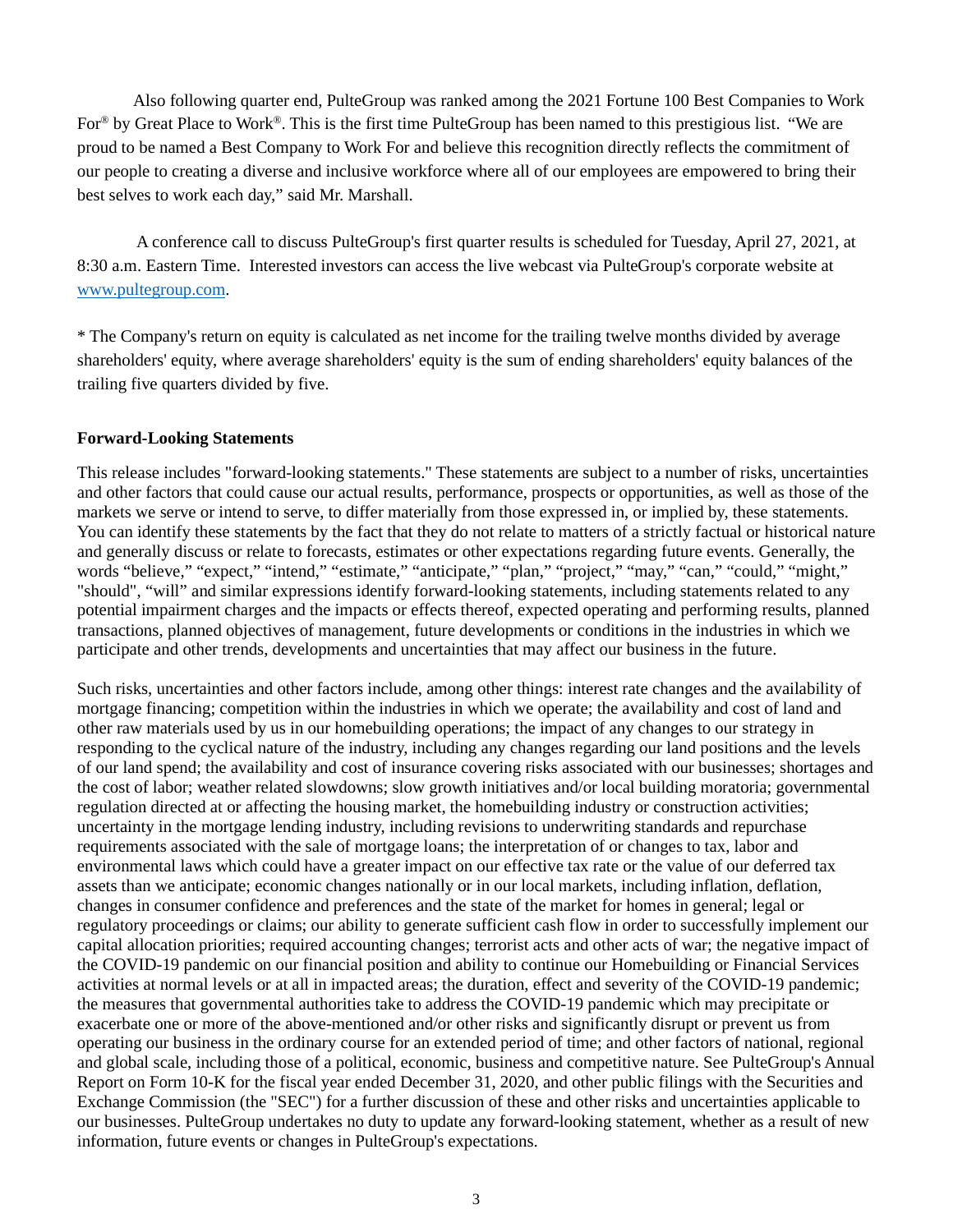#### **About PulteGroup**

PulteGroup, Inc. (NYSE: PHM), based in Atlanta, Georgia, is one of America's largest homebuilding companies with operations in more than 40 markets throughout the country. Through its brand portfolio that includes Centex, Pulte Homes, Del Webb, DiVosta Homes, American West and John Wieland Homes and Neighborhoods, the company is one of the industry's most versatile homebuilders able to meet the needs of multiple buyer groups and respond to changing consumer demand. PulteGroup's purpose is building incredible places where people can live their dreams.

For more information about PulteGroup, Inc. and PulteGroup's brands, go to pultegroup.com; www.pulte.com; www.centex.com; www.delwebb.com; www.divosta.com; www.jwhomes.com; and www.americanwesthomes.com. Follow PulteGroup, Inc. on Twitter: @PulteGroupNews.

**# # #**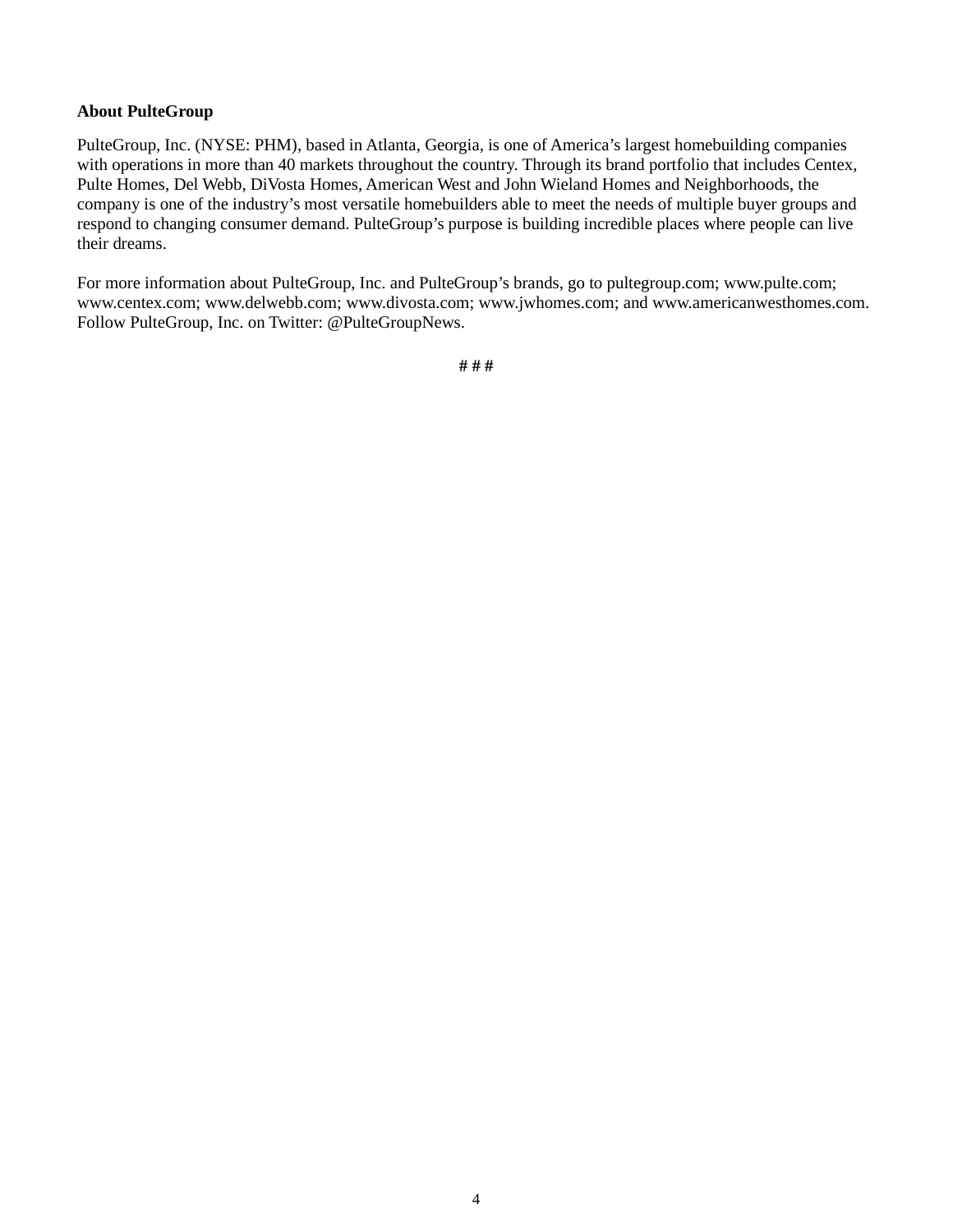## **PulteGroup, Inc. Consolidated Statements of Operations (\$000's omitted, except per share data) (Unaudited)**

| <b>Three Months Ended</b><br>March 31, |             |    |             |  |
|----------------------------------------|-------------|----|-------------|--|
|                                        |             |    |             |  |
|                                        |             |    |             |  |
|                                        |             |    |             |  |
| \$                                     | 2,596,510   | \$ | 2,221,503   |  |
|                                        | 27,159      |    | 18,927      |  |
|                                        | 2,623,669   |    | 2,240,430   |  |
|                                        | 106,122     |    | 54,550      |  |
|                                        | 2,729,791   |    | 2,294,980   |  |
|                                        |             |    |             |  |
|                                        | (1,935,635) |    | (1,694,865) |  |
|                                        | (24, 636)   |    | (15,014)    |  |
|                                        | (1,960,271) |    | (1,709,879) |  |
|                                        | (39, 674)   |    | (34, 949)   |  |
|                                        | (271, 686)  |    | (263, 669)  |  |
|                                        | (61, 469)   |    |             |  |
|                                        |             |    | (20,190)    |  |
|                                        | (2,639)     |    | (2,524)     |  |
|                                        | 394,052     |    | 263,769     |  |
|                                        | (89, 945)   |    | (60,058)    |  |
| \$                                     | 304,107     | \$ | 203,711     |  |
|                                        |             |    |             |  |
| \$                                     | 1.14        | \$ | 0.75        |  |
| \$                                     | 1.13        | \$ | 0.74        |  |
| \$                                     | 0.14        | \$ | 0.12        |  |
|                                        |             |    |             |  |
|                                        | 265,407     |    | 270,000     |  |
|                                        | 605         |    | 1,218       |  |
|                                        | 266,012     |    | 271,218     |  |
|                                        |             |    |             |  |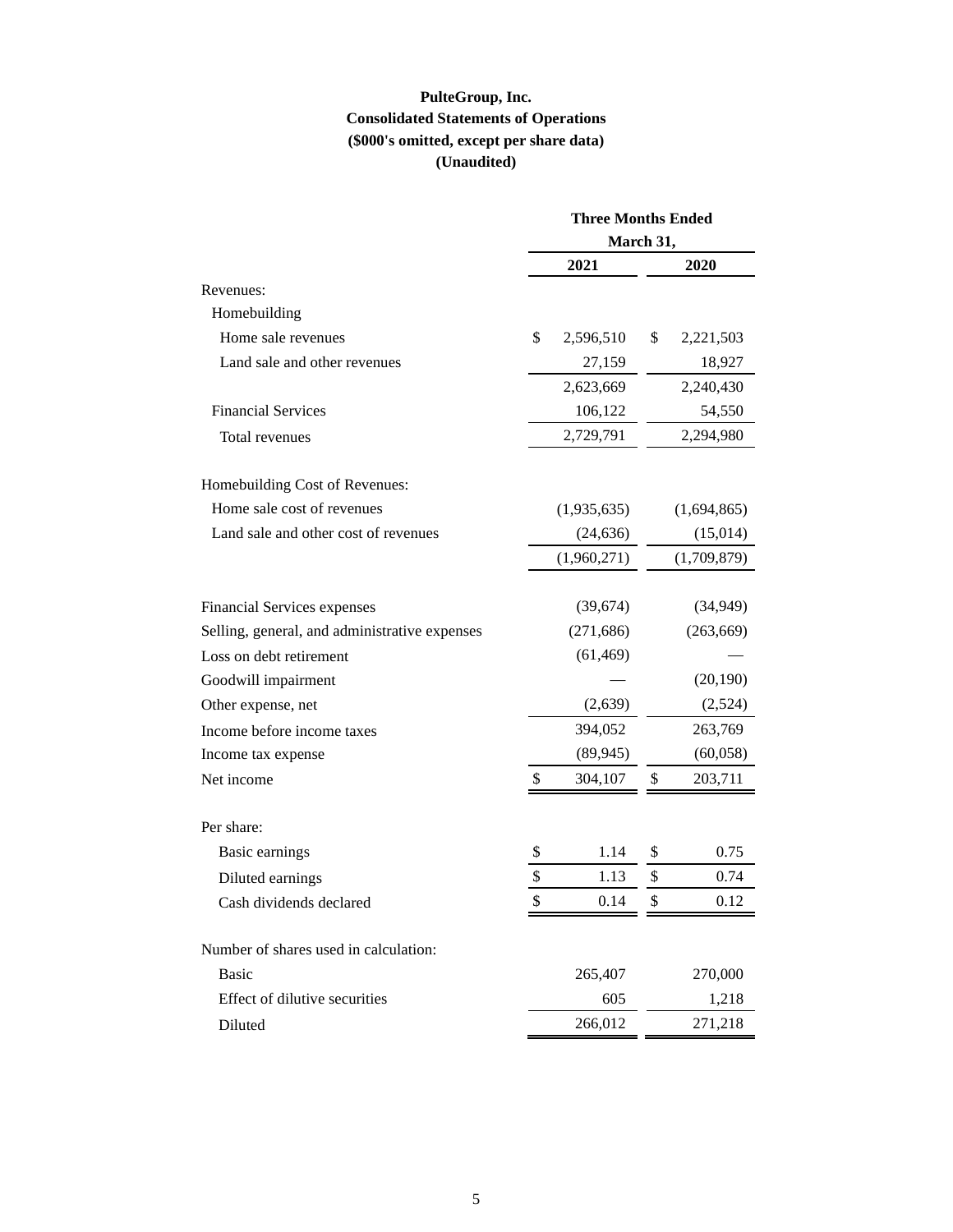## **PulteGroup, Inc. Condensed Consolidated Balance Sheets (\$000's omitted) (Unaudited)**

|                                                   | March 31,<br>2021 |            | December 31,<br>2020 |
|---------------------------------------------------|-------------------|------------|----------------------|
| <b>ASSETS</b>                                     |                   |            |                      |
| Cash and equivalents                              | \$                | 1,579,586  | \$<br>2,582,205      |
| Restricted cash                                   |                   | 64,468     | 50,030               |
| Total cash, cash equivalents, and restricted cash |                   | 1,644,054  | 2,632,235            |
| House and land inventory                          |                   | 7,975,211  | 7,721,798            |
| Land held for sale                                |                   | 31,796     | 27,962               |
| Residential mortgage loans available-for-sale     |                   | 495,049    | 564,979              |
| Investments in unconsolidated entities            |                   | 39,558     | 35,562               |
| Other assets                                      |                   | 969,437    | 923,270              |
| Intangible assets                                 |                   | 158,432    | 163,425              |
| Deferred tax assets, net                          |                   | 132,204    | 136,267              |
|                                                   | \$                | 11,445,741 | \$<br>12,205,498     |
| <b>LIABILITIES AND SHAREHOLDERS' EQUITY</b>       |                   |            |                      |
| Liabilities:                                      |                   |            |                      |
| Accounts payable                                  | \$                | 404,564    | \$<br>511,321        |
| Customer deposits                                 |                   | 589,634    | 449,474              |
| Deferred tax liabilities                          |                   | 110,884    | 103,548              |
| Accrued and other liabilities                     |                   | 1,352,629  | 1,407,043            |
| <b>Financial Services debt</b>                    |                   | 270,819    | 411,821              |
| Notes payable                                     |                   | 2,031,937  | 2,752,302            |
|                                                   |                   | 4,760,467  | 5,635,509            |
| Shareholders' equity                              |                   | 6,685,274  | 6,569,989            |
|                                                   | \$                | 11,445,741 | \$<br>12,205,498     |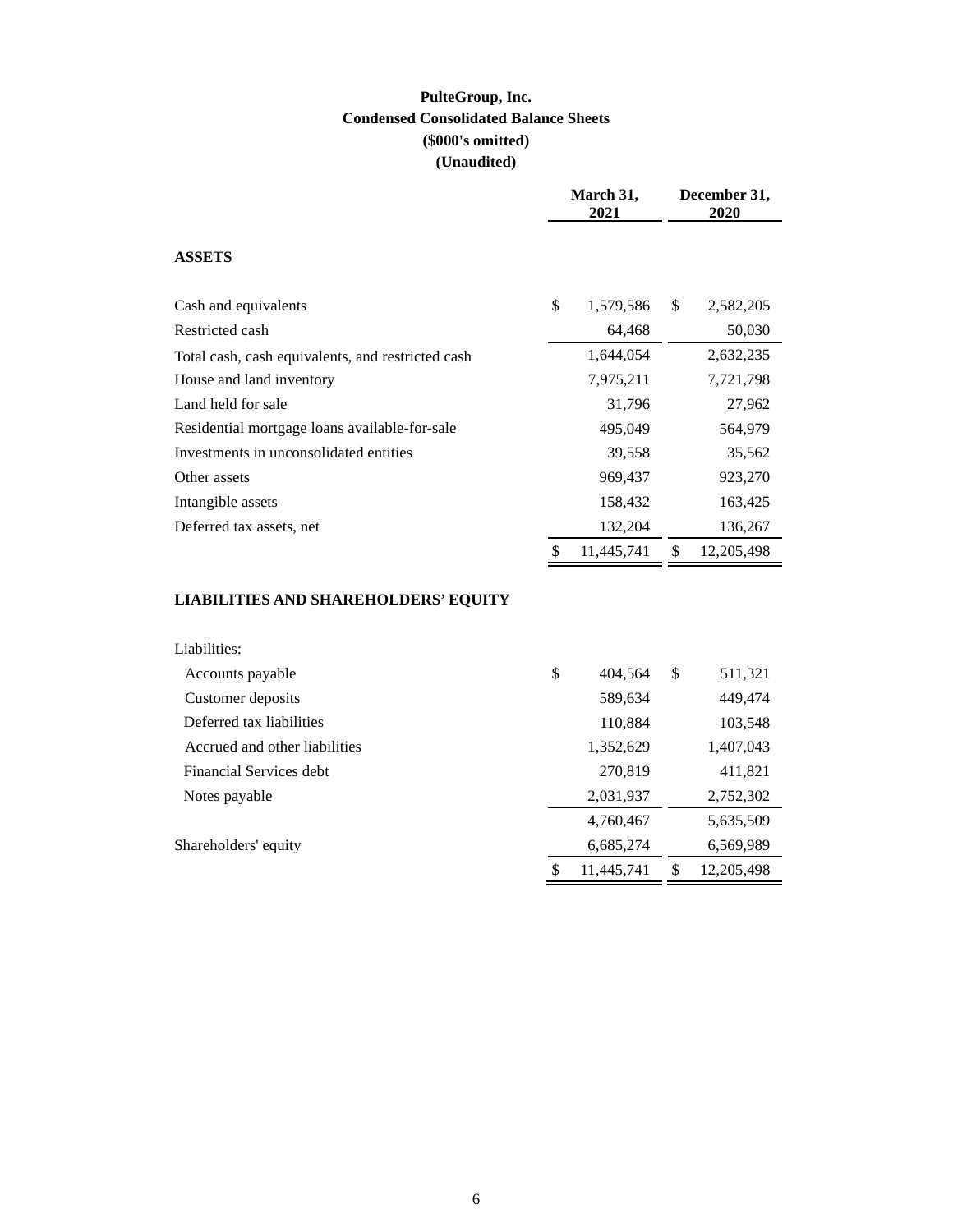## **PulteGroup, Inc. Consolidated Statements of Cash Flows (\$000's omitted) (Unaudited)**

|                                                                            | <b>Three Months Ended</b><br>March 31, |               |    |            |
|----------------------------------------------------------------------------|----------------------------------------|---------------|----|------------|
|                                                                            |                                        |               |    |            |
|                                                                            |                                        | 2021          |    | 2020       |
| Cash flows from operating activities:                                      |                                        |               |    |            |
| Net income                                                                 | \$                                     | 304,107       | \$ | 203,711    |
| Adjustments to reconcile net income to net cash from operating activities: |                                        |               |    |            |
| Deferred income tax expense                                                |                                        | 11,391        |    | 19,955     |
| Land-related charges                                                       |                                        | 1,368         |    | 9,729      |
| Loss on debt retirement                                                    |                                        | 61,469        |    |            |
| Goodwill impairment                                                        |                                        |               |    | 20,190     |
| Depreciation and amortization                                              |                                        | 17,142        |    | 15,149     |
| Share-based compensation expense                                           |                                        | 11,630        |    | 11,479     |
| Other, net                                                                 |                                        | (687)         |    | (903)      |
| Increase (decrease) in cash due to:                                        |                                        |               |    |            |
| Inventories                                                                |                                        | (243, 947)    |    | (189, 364) |
| Residential mortgage loans available-for-sale                              |                                        | 69,930        |    | 145,113    |
| Other assets                                                               |                                        | (54,303)      |    | (3,534)    |
| Accounts payable, accrued and other liabilities                            |                                        | (1,352)       |    | (26,910)   |
| Net cash provided by (used in) operating activities                        |                                        | 176,748       |    | 204,615    |
| Cash flows from investing activities:                                      |                                        |               |    |            |
| Capital expenditures                                                       |                                        | (14,752)      |    | (20, 139)  |
| Investments in unconsolidated entities                                     |                                        | (8,169)       |    | (663)      |
| Distributions of capital from unconsolidated entities                      |                                        | 5,000         |    | 6,500      |
| Business acquisition                                                       |                                        | (10, 400)     |    | (83,200)   |
| Other investing activities, net                                            |                                        | 698           |    | 1,706      |
| Net cash provided by (used in) investing activities                        |                                        | (27, 623)     |    | (95, 796)  |
| <b>Cash flows from financing activities:</b>                               |                                        |               |    |            |
| Repayments of notes payable                                                |                                        | (794, 435)    |    | (9,245)    |
| Borrowings under revolving credit facility                                 |                                        |               |    | 700,000    |
| Financial Services borrowings (repayments), net                            |                                        | (141,002)     |    | (56, 573)  |
| Stock option exercises                                                     |                                        | 11            |    | 50         |
| Share repurchases                                                          |                                        | (153,703)     |    | (95, 676)  |
| Cash paid for shares withheld for taxes                                    |                                        | (10, 566)     |    | (14, 838)  |
| Dividends paid                                                             |                                        | (37, 611)     |    | (32,740)   |
| Net cash provided by (used in) financing activities                        |                                        | (1, 137, 306) |    | 490,978    |
| Net increase (decrease) in cash, cash equivalents, and restricted cash     |                                        | (988, 181)    |    | 599,797    |
| Cash, cash equivalents, and restricted cash at beginning of period         |                                        | 2,632,235     |    | 1,251,456  |
| Cash, cash equivalents, and restricted cash at end of period               | S                                      | 1,644,054     | \$ | 1,851,253  |
| <b>Supplemental Cash Flow Information:</b>                                 |                                        |               |    |            |
| Interest paid (capitalized), net                                           |                                        | 17,368        | \$ | 14,019     |
| Income taxes paid (refunded), net                                          |                                        | 15,574        |    | 5,540      |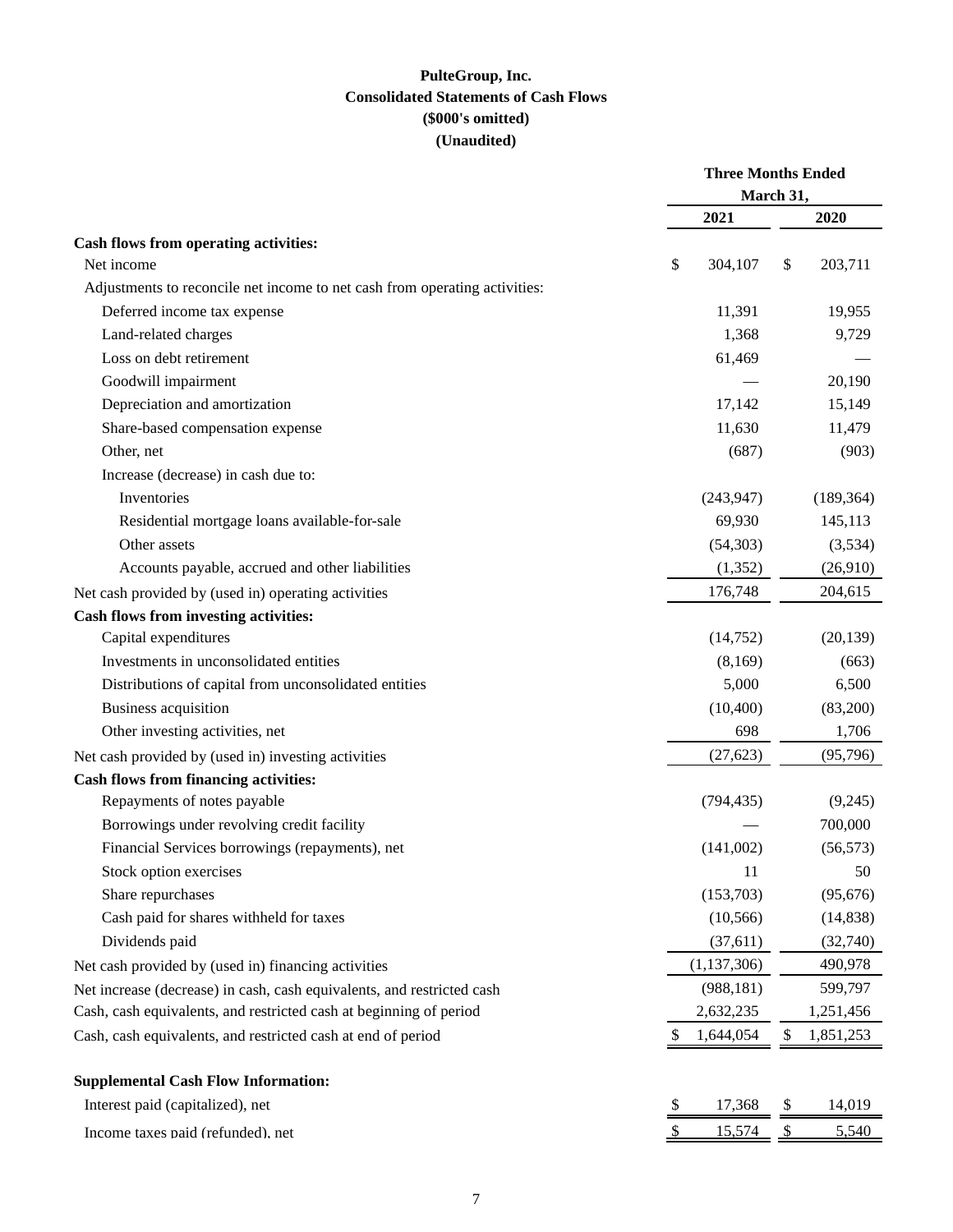## **PulteGroup, Inc. Segment Data (\$000's omitted) (Unaudited)**

|                                                        | <b>Three Months Ended</b> |             |          |             |  |  |  |
|--------------------------------------------------------|---------------------------|-------------|----------|-------------|--|--|--|
|                                                        | March 31,                 |             |          |             |  |  |  |
|                                                        |                           | 2021        |          | 2020        |  |  |  |
| <b>HOMEBUILDING:</b>                                   |                           |             |          |             |  |  |  |
| Home sale revenues                                     | S                         | 2,596,510   | S.       | 2,221,503   |  |  |  |
| Land sale and other revenues                           |                           | 27,159      |          | 18,927      |  |  |  |
| <b>Total Homebuilding revenues</b>                     | 2,623,669                 |             |          | 2,240,430   |  |  |  |
| Home sale cost of revenues                             |                           | (1,935,635) |          | (1,694,865) |  |  |  |
| Land sale and other cost of revenues                   |                           | (24, 636)   | (15,014) |             |  |  |  |
| Selling, general, and administrative expenses ("SG&A") |                           | (271, 686)  |          | (263, 669)  |  |  |  |
| Loss on debt retirement                                |                           | (61, 469)   |          |             |  |  |  |
| Goodwill impairment                                    |                           |             |          | (20, 190)   |  |  |  |
| Other expense, net                                     |                           | (2,539)     |          | (2, 474)    |  |  |  |
| Income before income taxes                             | \$                        | 327,704     | \$       | 244,218     |  |  |  |
| <b>FINANCIAL SERVICES:</b>                             |                           |             |          |             |  |  |  |
| Income before income taxes                             | \$                        | 66,348      | \$       | 19,551      |  |  |  |
| <b>CONSOLIDATED:</b>                                   |                           |             |          |             |  |  |  |
| Income before income taxes                             | S                         | 394,052     | \$       | 263,769     |  |  |  |
|                                                        |                           |             |          |             |  |  |  |
| <b>OPERATING METRICS:</b>                              |                           |             |          |             |  |  |  |
| Gross margin % $(a)(b)$                                |                           | 25.5%       |          | 23.7%       |  |  |  |
| $SG&A\%$ (a)                                           |                           | $(10.5)\%$  |          | (11.9)%     |  |  |  |
| Operating margin % $(a)$                               |                           | 15.0%       |          | 11.8%       |  |  |  |

*(a) As a percentage of home sale revenues*

*(b) Gross margin represents home sale revenues minus home sale cost of revenues*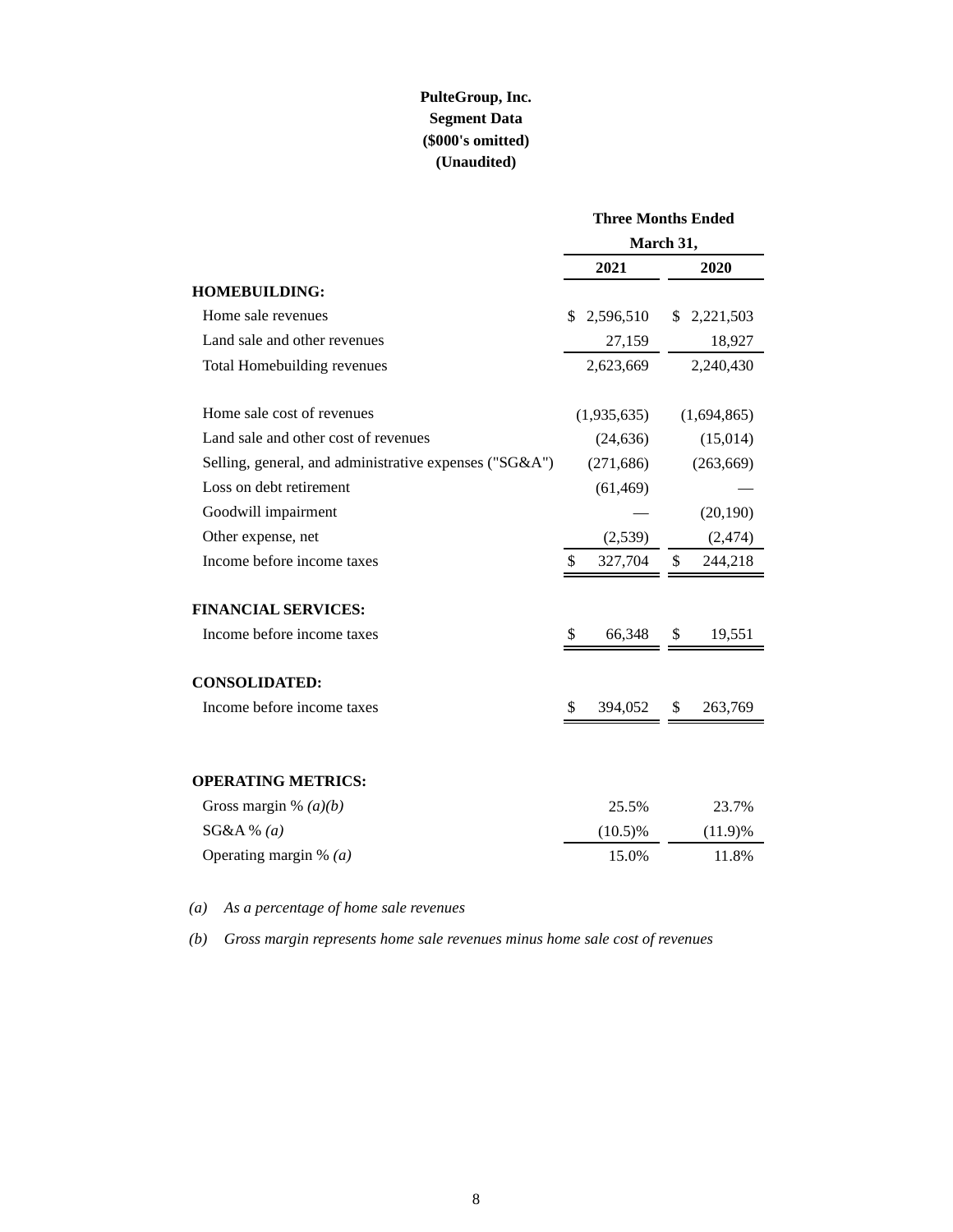## **PulteGroup, Inc. Segment Data, continued (\$000's omitted) (Unaudited)**

|                              |             | <b>Three Months Ended</b> |  |  |  |  |
|------------------------------|-------------|---------------------------|--|--|--|--|
|                              |             | March 31,                 |  |  |  |  |
|                              | 2021        | 2020                      |  |  |  |  |
| Home sale revenues           | \$2,596,510 | \$2,221,503               |  |  |  |  |
| <b>Closings - units</b>      |             |                           |  |  |  |  |
| Northeast                    | 317         | 310                       |  |  |  |  |
| Southeast                    | 1,054       | 928                       |  |  |  |  |
| Florida                      | 1,420       | 1,210                     |  |  |  |  |
| Midwest                      | 839         | 708                       |  |  |  |  |
| Texas                        | 1,225       | 1,128                     |  |  |  |  |
| West                         | 1,189       | 1,089                     |  |  |  |  |
|                              | 6,044       | 5,373                     |  |  |  |  |
| <b>Average selling price</b> | 430<br>\$   | \$<br>413                 |  |  |  |  |
| Net new orders - units       |             |                           |  |  |  |  |
| Northeast                    | 608         | 448                       |  |  |  |  |
| Southeast                    | 1,561       | 1,141                     |  |  |  |  |
| Florida                      | 2,404       | 1,685                     |  |  |  |  |
| Midwest                      | 1,561       | 1,019                     |  |  |  |  |
| Texas                        | 1,892       | 1,509                     |  |  |  |  |
| West                         | 1,826       | 1,693                     |  |  |  |  |
|                              | 9,852       | 7,495                     |  |  |  |  |
| Net new orders - dollars     | \$4,630,317 | \$3,268,749               |  |  |  |  |
| <b>Unit backlog</b>          |             |                           |  |  |  |  |
| Northeast                    | 1,244       | 727                       |  |  |  |  |
| Southeast                    | 2,847       | 2,078                     |  |  |  |  |
| Florida                      | 4,638       | 2,781                     |  |  |  |  |
| Midwest                      | 2,921       | 1,851                     |  |  |  |  |
| Texas                        | 3,720       | 2,231                     |  |  |  |  |
| West                         | 3,596       | 2,961                     |  |  |  |  |
|                              | 18,966      | 12,629                    |  |  |  |  |
| <b>Dollars in backlog</b>    | \$8,826,989 | \$5,583,051               |  |  |  |  |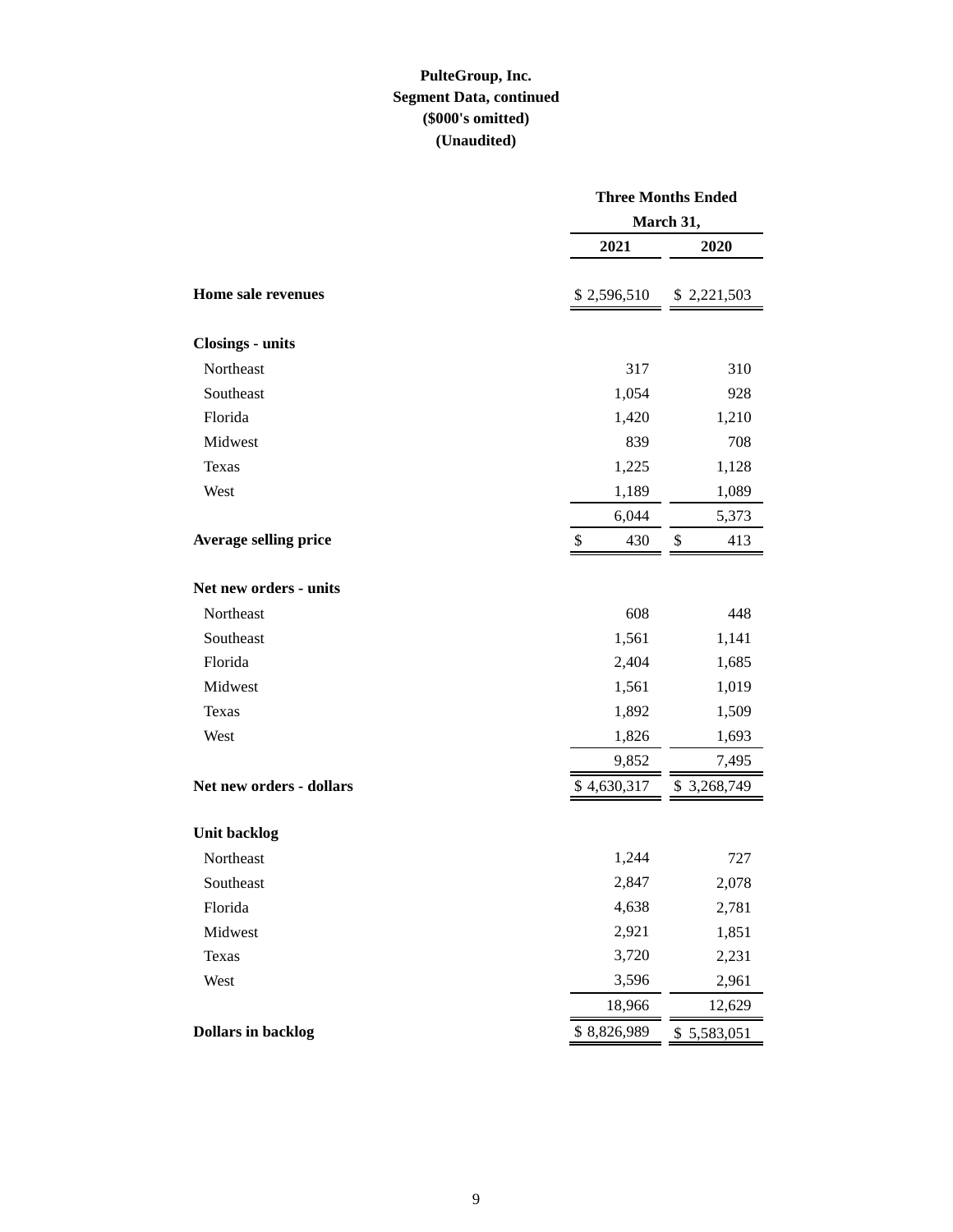## **PulteGroup, Inc. Segment Data, continued (\$000's omitted) (Unaudited)**

|                               | <b>Three Months Ended</b> |           |  |  |  |  |
|-------------------------------|---------------------------|-----------|--|--|--|--|
|                               |                           | March 31, |  |  |  |  |
|                               | 2021                      |           |  |  |  |  |
| <b>MORTGAGE ORIGINATIONS:</b> |                           |           |  |  |  |  |
| Origination volume            | 4,708                     | 3,870     |  |  |  |  |
| Origination principal         | 1,564,668                 | 1,213,266 |  |  |  |  |
| Capture rate                  | 88.3 %                    | 86.8%     |  |  |  |  |

# **Supplemental Data (\$000's omitted) (Unaudited)**

|                                            | <b>Three Months Ended</b><br>March 31, |           |    |           |  |
|--------------------------------------------|----------------------------------------|-----------|----|-----------|--|
|                                            |                                        |           |    |           |  |
|                                            | 2021                                   |           |    | 2020      |  |
|                                            |                                        |           |    |           |  |
| Interest in inventory, beginning of period | S                                      | 193,409   | \$ | 210,383   |  |
| Interest capitalized                       |                                        | 34,627    |    | 39,913    |  |
| Interest expensed                          |                                        | (34, 684) |    | (36, 871) |  |
| Interest in inventory, end of period       |                                        | 193,352   |    | 213,425   |  |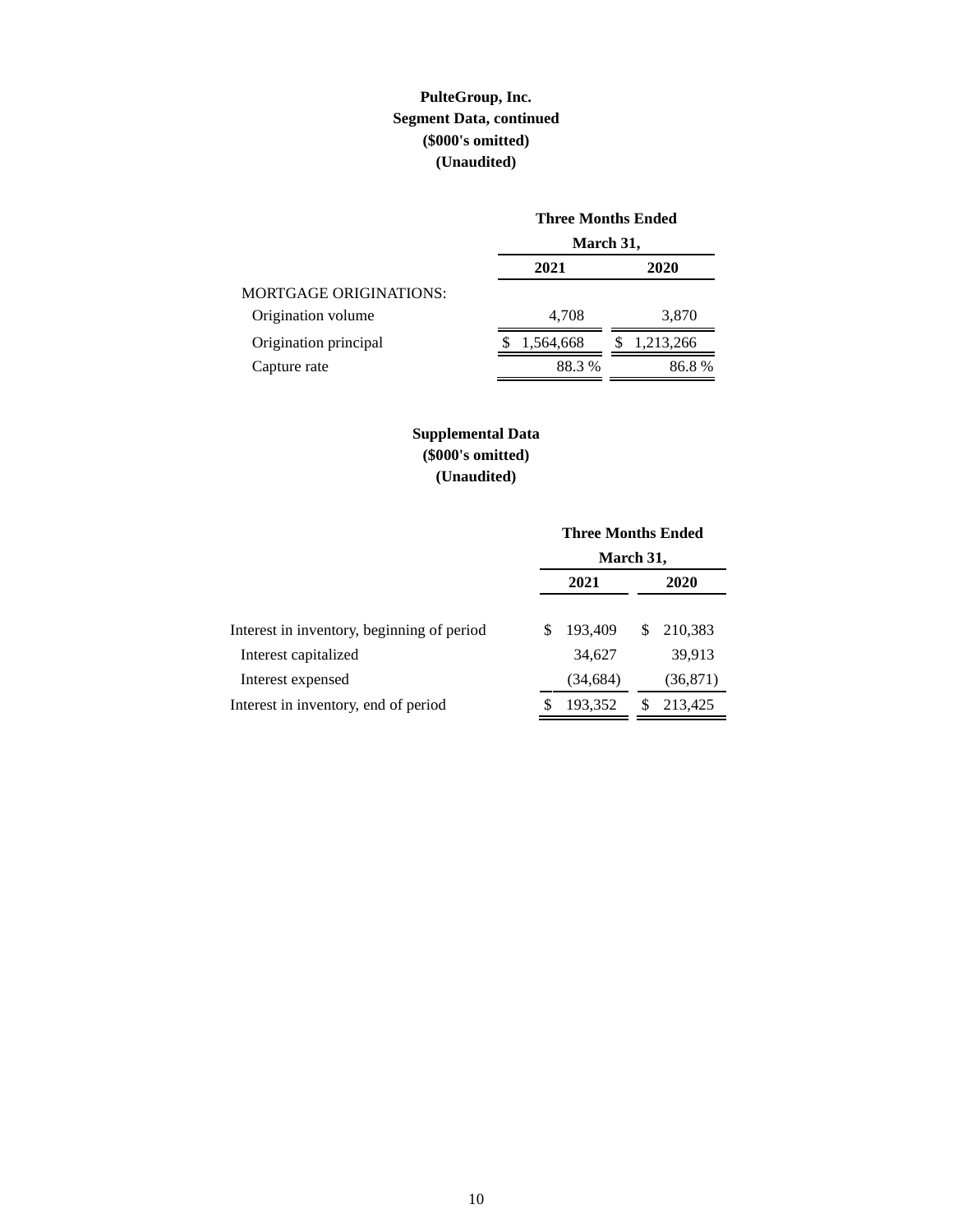#### **PulteGroup, Inc. Reconciliation of Non-GAAP Financial Measures (Unaudited)**

This report contains information about our operating results reflecting certain adjustments, including net income, diluted earnings per share ("EPS"), operating margin, and debt-to-capital ratio. These measures are considered non-GAAP financial measures under the SEC's rules and should be considered in addition to, rather than as a substitute for, the comparable GAAP financial measures. We believe that reflecting these adjustments provides investors relevant and useful information for evaluating the comparability of financial information presented and comparing our profitability and liquidity to other companies in the homebuilding industry. Although other companies in the homebuilding industry report similar information, the methods used may differ. We urge investors to understand the methods used by other companies in the homebuilding industry to calculate these measures and any adjustments thereto before comparing our measures to those of such other companies.

The following tables set forth a reconciliation of the non-GAAP financial measures to the GAAP financial measures that management believes to be most directly comparable (\$000's omitted, except per share data):

|                                            | <b>Adjusted EPS</b>          |    |                                        |               |         |
|--------------------------------------------|------------------------------|----|----------------------------------------|---------------|---------|
|                                            | <b>Results of Operations</b> |    | <b>Three Months Ended</b><br>March 31, |               |         |
|                                            | <b>Classification</b>        |    | 2021                                   |               | 2020    |
| Net income, as reported                    |                              | \$ | 304,107                                | <sup>\$</sup> | 203,711 |
| Adjustments to income before income taxes: |                              |    |                                        |               |         |
| Loss on debt retirement                    | Loss on debt retirement      |    | 61,469                                 |               |         |
| Insurance benefit                          | SG&A                         |    | (10, 382)                              |               |         |
| Goodwill impairment                        | Goodwill impairment          |    |                                        |               | 20,190  |
| Income tax effect of the above items       | Income tax expense           |    | (12, 435)                              |               | (4,967) |
| Adjusted net income                        |                              |    | 342,759                                | \$.           | 218,934 |
|                                            |                              |    |                                        |               |         |
| EPS (diluted), as reported                 |                              | \$ | 1.13                                   | \$            | 0.74    |
| Adjusted EPS (diluted)                     |                              | \$ | 1.28                                   | \$            | 0.80    |

**Adjusted EPS**